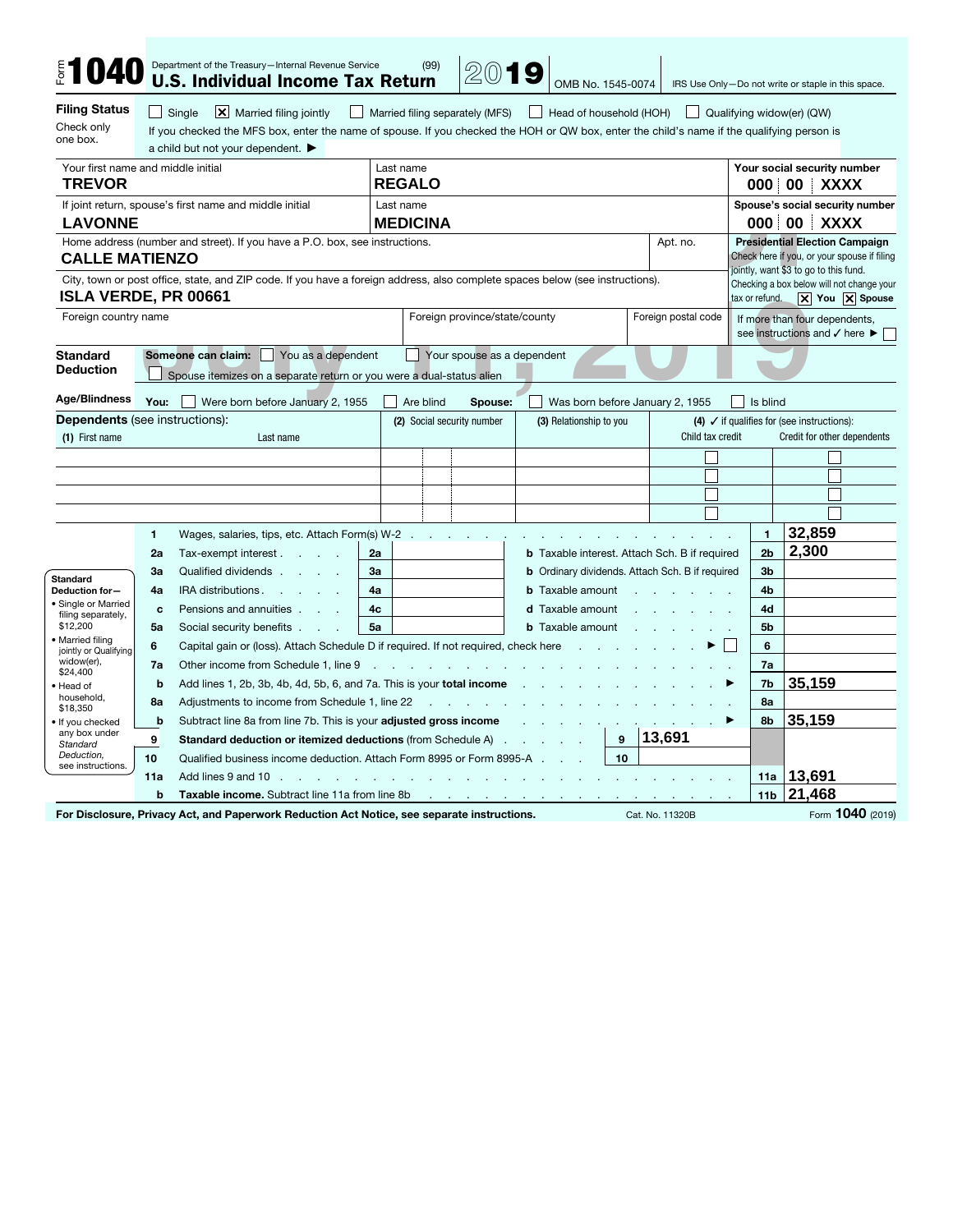| Form 1040 (2019)                                                |                                                                                                                                                                              |                                                                                                                                       |                                                                            |                                                                                                    |                               |                 |                                        |                                | Page 2                                                           |  |  |
|-----------------------------------------------------------------|------------------------------------------------------------------------------------------------------------------------------------------------------------------------------|---------------------------------------------------------------------------------------------------------------------------------------|----------------------------------------------------------------------------|----------------------------------------------------------------------------------------------------|-------------------------------|-----------------|----------------------------------------|--------------------------------|------------------------------------------------------------------|--|--|
|                                                                 | 12a                                                                                                                                                                          | <b>Tax</b> (see inst.) Check if any from Form(s): $1 \mid 8814 \mid 2 \mid 4972 \mid 3 \mid$                                          |                                                                            |                                                                                                    |                               | 2,189<br>12a    |                                        |                                |                                                                  |  |  |
|                                                                 | b                                                                                                                                                                            | Add Schedule 2, line 3, and line 12a and enter the total                                                                              |                                                                            |                                                                                                    |                               |                 |                                        | 12 <sub>b</sub>                | 2,189                                                            |  |  |
|                                                                 | 13a                                                                                                                                                                          | Child tax credit or credit for other dependents.                                                                                      |                                                                            |                                                                                                    |                               | 13а             |                                        |                                |                                                                  |  |  |
|                                                                 | b                                                                                                                                                                            | Add Schedule 3, line 7, and line 13a and enter the total                                                                              |                                                                            |                                                                                                    |                               |                 |                                        | 13 <sub>b</sub>                | 2,035                                                            |  |  |
|                                                                 | 14                                                                                                                                                                           | Subtract line 13b from line 12b. If zero or less, enter -0-                                                                           |                                                                            |                                                                                                    |                               |                 |                                        | 14                             | 154                                                              |  |  |
|                                                                 | 15                                                                                                                                                                           | Other taxes, including self-employment tax, from Schedule 2, line 10                                                                  |                                                                            |                                                                                                    |                               |                 |                                        | 15                             |                                                                  |  |  |
|                                                                 | 16                                                                                                                                                                           | Add lines 14 and 15. This is your <b>total tax</b>                                                                                    |                                                                            |                                                                                                    |                               |                 |                                        | 16                             | 154                                                              |  |  |
| • If you have a                                                 | 17                                                                                                                                                                           | Federal income tax withheld from Forms W-2 and 1099                                                                                   |                                                                            |                                                                                                    |                               |                 |                                        | 17                             | 2,789                                                            |  |  |
|                                                                 | 18                                                                                                                                                                           | Other payments and refundable credits:                                                                                                |                                                                            |                                                                                                    |                               |                 |                                        |                                |                                                                  |  |  |
| qualifying child,<br>attach Sch. EIC.                           | a                                                                                                                                                                            | Earned income credit (EIC).                                                                                                           | $\sim$<br><b>The Company</b>                                               |                                                                                                    |                               | 18a             |                                        |                                |                                                                  |  |  |
| . If you have<br>nontaxable<br>combat pay, see<br>instructions. | b                                                                                                                                                                            | Additional child tax credit. Attach Schedule 8812                                                                                     |                                                                            |                                                                                                    |                               | 18 <sub>b</sub> |                                        |                                |                                                                  |  |  |
|                                                                 | c                                                                                                                                                                            | American opportunity credit from Form 8863, line 8                                                                                    |                                                                            |                                                                                                    |                               | 18 <sub>c</sub> |                                        |                                |                                                                  |  |  |
|                                                                 | d                                                                                                                                                                            | Schedule 3, line 14 .                                                                                                                 | the control of the control of the control of the control of the control of |                                                                                                    |                               | 18d 2,604       |                                        |                                |                                                                  |  |  |
|                                                                 | e                                                                                                                                                                            | Add lines 18a through 18d. These are your total other payments and refundable credits                                                 |                                                                            |                                                                                                    |                               |                 |                                        | 18e                            | 2,604                                                            |  |  |
|                                                                 | 19                                                                                                                                                                           |                                                                                                                                       |                                                                            |                                                                                                    |                               |                 |                                        | 19                             | 5,393                                                            |  |  |
| Refund                                                          | 20                                                                                                                                                                           | If line 19 is more than line 16, subtract line 16 from line 19. This is the amount you overpaid                                       |                                                                            |                                                                                                    |                               |                 |                                        | 20                             |                                                                  |  |  |
|                                                                 | 21a                                                                                                                                                                          | Amount of line 20 you want refunded to you. If Form 8888 is attached, check here                                                      |                                                                            |                                                                                                    |                               |                 |                                        | 21a                            |                                                                  |  |  |
| Direct deposit?<br>See instructions.                            | ▶ b                                                                                                                                                                          | Routing number                                                                                                                        |                                                                            |                                                                                                    | $\blacktriangleright$ c Type: | Checking        | Savings                                |                                |                                                                  |  |  |
|                                                                 | ► d                                                                                                                                                                          | Account number                                                                                                                        |                                                                            |                                                                                                    |                               |                 |                                        |                                |                                                                  |  |  |
|                                                                 | 22                                                                                                                                                                           | Amount of line 20 you want applied to your 2020 estimated tax                                                                         |                                                                            |                                                                                                    |                               | 22              |                                        |                                |                                                                  |  |  |
| Amount                                                          | 23                                                                                                                                                                           | Amount you owe. Subtract line 19 from line 16. For details on how to pay, see instructions                                            |                                                                            |                                                                                                    |                               |                 |                                        | 23                             |                                                                  |  |  |
| <b>You Owe</b>                                                  | 24                                                                                                                                                                           | Estimated tax penalty (see instructions).                                                                                             | - 1                                                                        | $\mathcal{L}$ , $\mathcal{L}$ , $\mathcal{L}$<br>$\mathcal{L}$ and $\mathcal{L}$ and $\mathcal{L}$ | $\sim 10^{11}$ m $^{-1}$      | 24              |                                        |                                |                                                                  |  |  |
| <b>Third Party</b>                                              |                                                                                                                                                                              | Do you want to allow another person (other than your paid preparer) to discuss this return with the IRS? See instructions.            |                                                                            |                                                                                                    |                               |                 |                                        |                                | Yes. Complete below.                                             |  |  |
| <b>Designee</b><br>(Other than                                  |                                                                                                                                                                              | Designee's                                                                                                                            |                                                                            | Phone                                                                                              |                               |                 | Personal identification                |                                | <b>No</b>                                                        |  |  |
| paid preparer)                                                  |                                                                                                                                                                              | name $\blacktriangleright$                                                                                                            |                                                                            | no. $\blacktriangleright$                                                                          |                               | number (PIN)    |                                        | ▶                              |                                                                  |  |  |
| Sign                                                            | Under penalties of perjury, I declare that I have examined this return and accompanying schedules and statements, and to the best of my knowledge and belief, they are true, |                                                                                                                                       |                                                                            |                                                                                                    |                               |                 |                                        |                                |                                                                  |  |  |
| <b>Here</b>                                                     |                                                                                                                                                                              | correct, and complete. Declaration of preparer (other than taxpayer) is based on all information of which preparer has any knowledge. |                                                                            |                                                                                                    |                               |                 |                                        |                                |                                                                  |  |  |
|                                                                 |                                                                                                                                                                              | Your signature                                                                                                                        |                                                                            | Date                                                                                               | Your occupation               |                 |                                        |                                | If the IRS sent you an Identity<br>Protection PIN, enter it here |  |  |
| Joint return?                                                   |                                                                                                                                                                              |                                                                                                                                       |                                                                            |                                                                                                    |                               |                 | (see inst.)                            |                                |                                                                  |  |  |
| See instructions.                                               |                                                                                                                                                                              | Spouse's signature. If a joint return, both must sign.                                                                                |                                                                            | Date                                                                                               | Spouse's occupation           |                 |                                        | If the IRS sent your spouse an |                                                                  |  |  |
| Keep a copy for                                                 |                                                                                                                                                                              |                                                                                                                                       |                                                                            |                                                                                                    |                               |                 | Identity Protection PIN, enter it here |                                |                                                                  |  |  |
| your records.                                                   |                                                                                                                                                                              |                                                                                                                                       |                                                                            |                                                                                                    |                               |                 | (see inst.)                            |                                |                                                                  |  |  |
|                                                                 |                                                                                                                                                                              | Phone no.                                                                                                                             |                                                                            | Email address                                                                                      |                               |                 |                                        |                                |                                                                  |  |  |
| Paid                                                            |                                                                                                                                                                              | Preparer's name                                                                                                                       | Preparer's signature                                                       |                                                                                                    |                               | Date            | PTIN                                   |                                | Check if:                                                        |  |  |
| <b>Preparer</b>                                                 |                                                                                                                                                                              |                                                                                                                                       |                                                                            |                                                                                                    |                               |                 |                                        |                                | 3rd Party Designee                                               |  |  |
| <b>Use Only</b>                                                 |                                                                                                                                                                              | Firm's name $\blacktriangleright$                                                                                                     |                                                                            |                                                                                                    |                               | Phone no.       |                                        | Self-employed                  |                                                                  |  |  |
|                                                                 |                                                                                                                                                                              | Firm's address ▶                                                                                                                      |                                                                            |                                                                                                    |                               | Firm's EIN ▶    |                                        |                                |                                                                  |  |  |

Go to *www.irs.gov/Form1040* for instructions and the latest information. Form 1040 (2019)